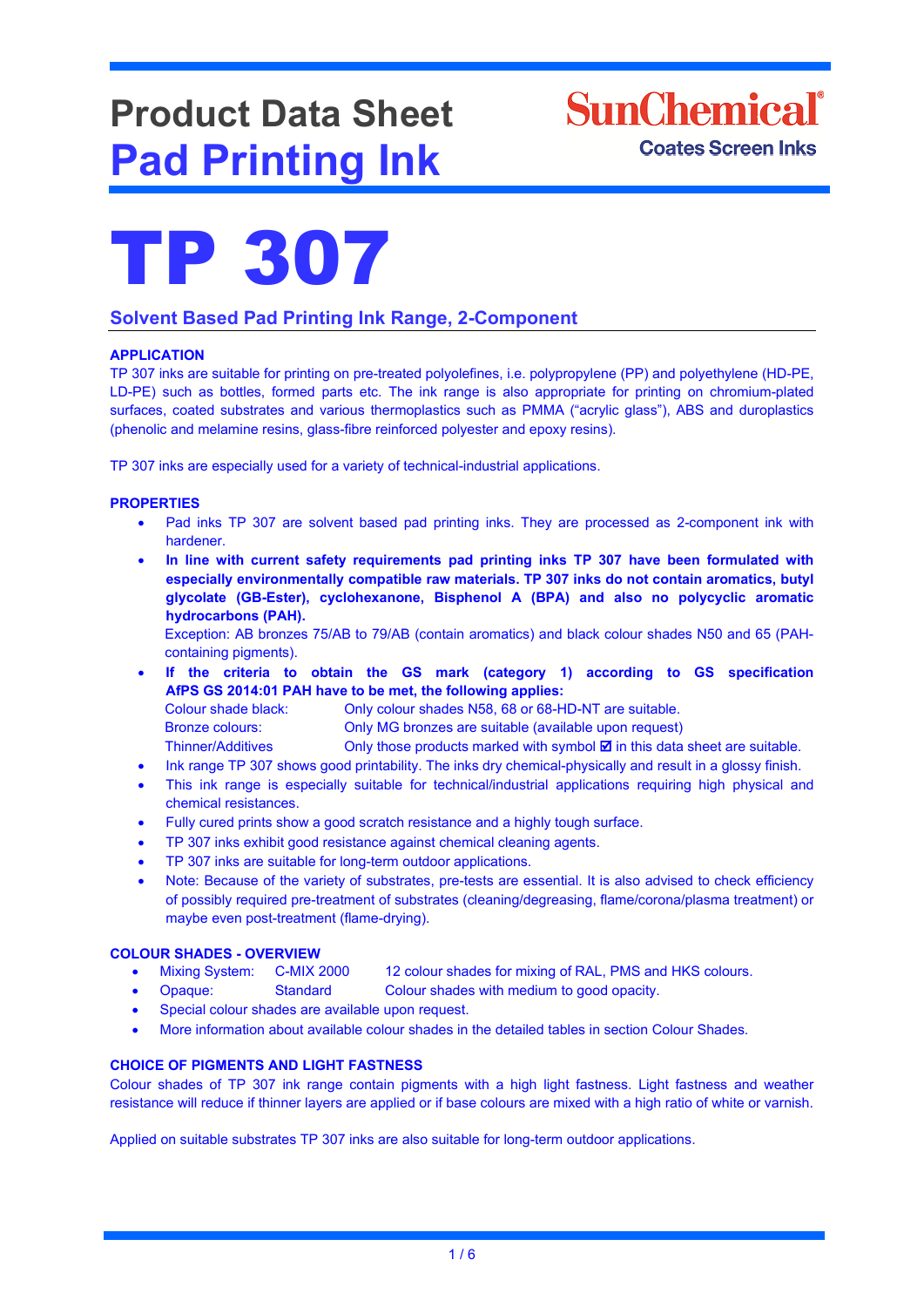#### **ADJUSTMENT FOR PAD PRINTING**

- Pad printing inks TP 307 are not supplied in a ready-to-print adjustment.
- As this ink range is a 2-component system TP 307 inks have to be mixed with hardener at a specified ratio (% by weight) prior to processing.
- Thinner is added after addition of hardener.
- The mixed ink should be allowed to pre-react for approx. 15 minutes prior to processing (recommendation).
- Processing is then possible for a specified period of time (=pot life).

#### **Hardener:**

#### **2-component pad printing inks TP 307 have to be mixed with hardener prior to processing. The following hardeners are available:**

**TP 219/N (Standard),** also suitable for outdoor applications

**TP 219**, tends to yellowing, not suitable for outdoor applications.

The hardener is mixed with TP 307 at a ratio of i**nk : hardener = 4 : 1** (parts by weight).

Hardeners are sensitive to humidity. Therefore, containers always have to be tightly closed.

#### **Pot life:**

- Ink mixed with hardener may only be processed within a limited period of time (=pot life)
- **Pot life of TP 307 + hardener is approx. 8 h (at 20°C).** Higher temperatures will reduce pot life.
- We do not recommend processing the inks for longer than the pot life as adhesion and resistance properties will then continually deteriorate, even if the ink still seems to be liquid and processable.

#### **THINNERS / RETARDERS**

Depending on local conditions ink is adjusted to printing consistency by addition of  $15 - 30$  % by weight of thinner or retarder.

#### **Generally, the thinners suitable for TP 307 inks are Additive A or U** $\overline{\omega}$ **!**

The additional products listed below should only be used if the required printing quality cannot be achieved using additive A or U (e.g. drying too slow or too fast).

**Note: If TP 307 inks have to be free of aromatics or butyl glycolate or cyclohexanone only those products marked with symbol <b>Ø** in this data sheet are suitable.

#### For adjustment of pad inks TP 307, the following products are available:

| <b>Thinner:</b>  | <b>⊠</b> O Additive C                                                 | Extremely quick thinner, good solving power                                                          |  |  |
|------------------|-----------------------------------------------------------------------|------------------------------------------------------------------------------------------------------|--|--|
|                  | $\boxtimes$ Additive D                                                | Very quick thinner, good solving power                                                               |  |  |
|                  | <b>Additive B</b><br>O                                                | Quick thinner, good solving power                                                                    |  |  |
|                  | <b>VD 40</b><br>$\Omega$                                              | Quick thinner, very strong solving power                                                             |  |  |
|                  | <b>Additive A</b>                                                     | <b>Standard thinner</b>                                                                              |  |  |
|                  | $\nabla$ <b>E</b> Additive U                                          | <b>Standard thinner, free of cyclohexanone</b>                                                       |  |  |
|                  | <b>⊠O</b> Additive R                                                  | <b>Medium thinner</b>                                                                                |  |  |
|                  | $\boxtimes$ O VD 60                                                   | <b>Slow thinner</b>                                                                                  |  |  |
| <b>Retarder:</b> | $\boxtimes$ O VZ 35                                                   | Very slow retarder                                                                                   |  |  |
|                  | <b>TPD</b><br>$\circ$                                                 | Very slow retarder                                                                                   |  |  |
|                  | $\blacksquare$ Preferred<br>$O =$ If required                         | <b><math>\overline{M}</math></b> = Product is free of aromatics, butyl glycolate, cyclohexanone, PAK |  |  |
| Note:            | For printing with thick and thin steel clichés sensitive to corrosion |                                                                                                      |  |  |
|                  | <b>⊠</b> O Additive U/00                                              | Standard thinner with anti-corrosion additive                                                        |  |  |
|                  | <b>⊠</b> O Additive D/00                                              | Quick thinner with anti-corrosion additive                                                           |  |  |

Depending on printing conditions, the products listed above can be mixed into the inks individually or as mixtures. Please note that depending on evaporation rate of the thinner/retarder used drying times may be longer.

Thinner/retarder should be mixed into the ink thoroughly using a mixer or agitator. In addition, inks should be stirred well prior to each processing to obtain a homogeneous dispersion of all ingredients.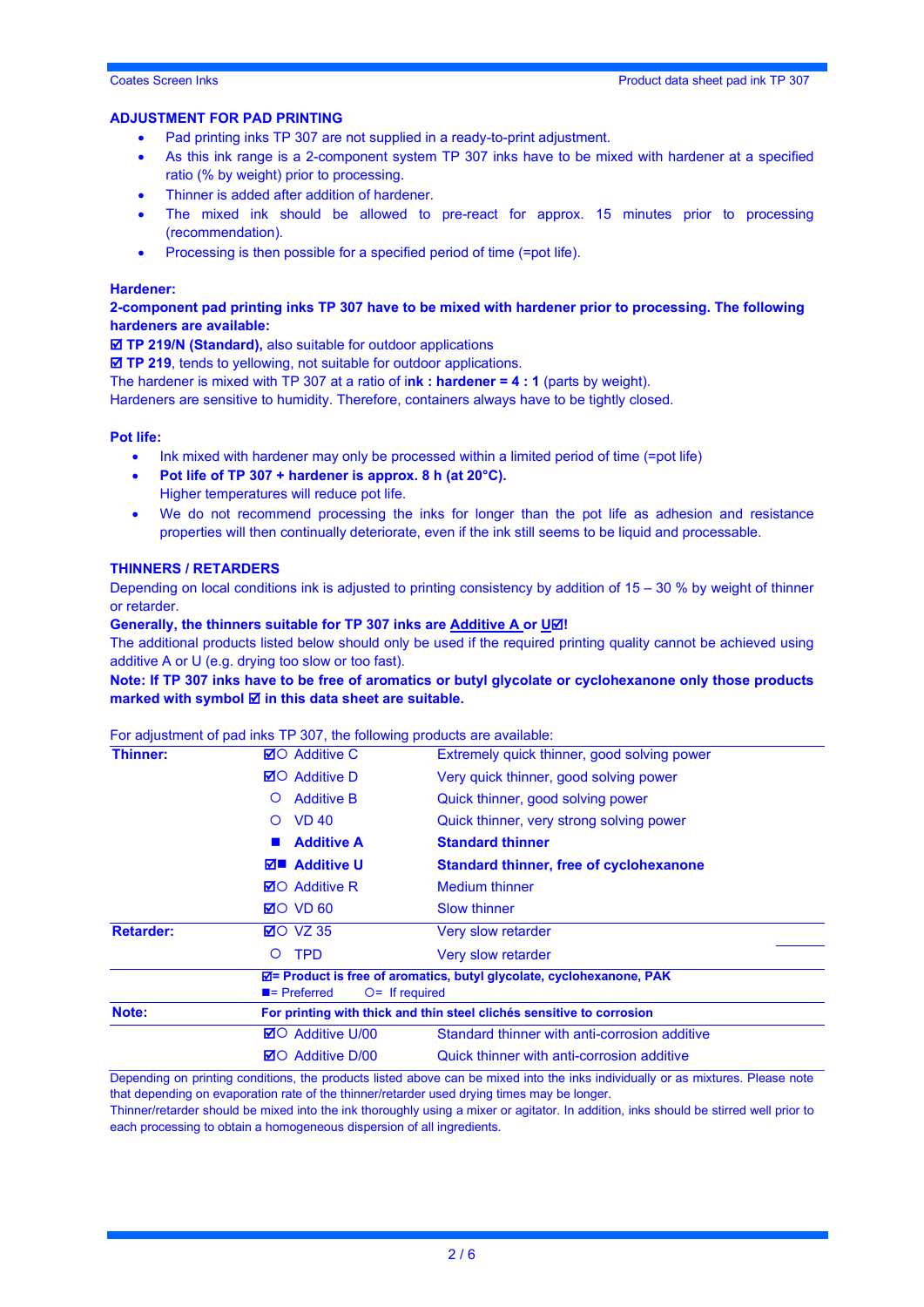## **ADDITIONAL AUXILIARY AGENTS**

| <b>Application</b>        | <b>Product</b>              | <b>Addition in % by weight Additional Information</b> |                                 |  |
|---------------------------|-----------------------------|-------------------------------------------------------|---------------------------------|--|
| Antistatic paste          | <b>ØSTM-P1</b>              | Max. 10%                                              | Possibly slightly reduced gloss |  |
| <b>Retarder paste</b>     | LAB-N 111420/VP Max. 10%    |                                                       | Possibly slightly reduced gloss |  |
| <b>Viscosity increase</b> | ☑ Thickening powder Max. 3% |                                                       | <b>Stir with mixer</b>          |  |
| <b>Matting</b>            | <b>☑</b> Matting powder     | Max. 5%                                               | <b>Stir with mixer</b>          |  |
| Flow agent                | <b>⊠</b> VM 11              | $1 - 5 \%$                                            | Do not overdose!                |  |
| Flow agent                | VM 1                        | $1 - 5%$                                              | Do not overdose!                |  |

#### **OVERPRINTING**

Generally, it is not necessary to overprint TP 307 inks with varnish. However, overprinting to achieve an enhanced protection of ink layers is possible with TP 307/E50.

#### **BRONZE COLOURS, MIXING OF BRONZE INKS**

Bronze colours AB and MG(**Ø)** are available upon request.

Note: When overprinting AB or MG bronze colours with varnish or other colour shades it is essential to carry out pre-tests to check intermediate adhesion of the ink layers (fingernail test, tape test).

For technical reasons printers should not mix TP 307 inks with "B" bronze pastes or "B" bronze powder.

#### **DRYING / HARDENER REACTION**

Mixture of TP 307 ink/hardener is a chemically-reactive system with a physical pre-drying.

- Ink dries physically by evaporation of solvents.
- **Then the ink film cures by chemical cross-linkage reaction.**
- **The following drying and reaction temperatures are essential: TP 219/N >20°C TP 219 > 15°C!**

#### **Drying**

Drying times below are only approximate as drying properties depend on various factors:

- Type and amount of thinners/retarders used.
- Thickness of printed ink layer (single print, multi-layer print).
- Drying temperature.

Drying time is approx. 30 – 60 seconds at room temperature (20 – 25°). Drying time with heat application (e.g. hot air fan) and air circulation is about 10 - 20 seconds.

Complete drying may take up to several hours, also depending on the substrate.

#### **Hardener Reaction**

Basically, the special resistance properties of the printed ink film are only achieved after complete drying followed by chemical cross linkage reaction between ink and hardener. This cross linkage reaction depends on time and temperature.

| <b>Temperature</b>             |         | Time approx. Condition of ink                                         | <b>Additional information</b>            |  |
|--------------------------------|---------|-----------------------------------------------------------------------|------------------------------------------|--|
| $<$ 15 $^{\circ}$ C air drying |         | Hardener TP 219 does not react!                                       | Ink film will not achieve any resistance |  |
| $<$ 20 $^{\circ}$ C air drying |         | Hardener TP 219/N does not react!                                     | Ink film will not achieve any resistance |  |
| 20°C air drying                | 20 min. | "touch-dry"                                                           | No resistance yet                        |  |
|                                | >72 h   | High degree of cross-linkage                                          | High resistances achieved                |  |
|                                | >5 days | Maximum degree of cross-linkage                                       | Maximum resistances achieved             |  |
| 80°C oven curing               |         | approx. 5 min. Dry enough for overprinting                            | No resistance yet                        |  |
|                                | 60 min. | High degree of cross-linkage                                          | High resistance values achieved          |  |
| 140° oven curing               | 30 min. | Maximum degree of cross-linkage<br>Maximum resistance values achieved |                                          |  |

The following are guide values only: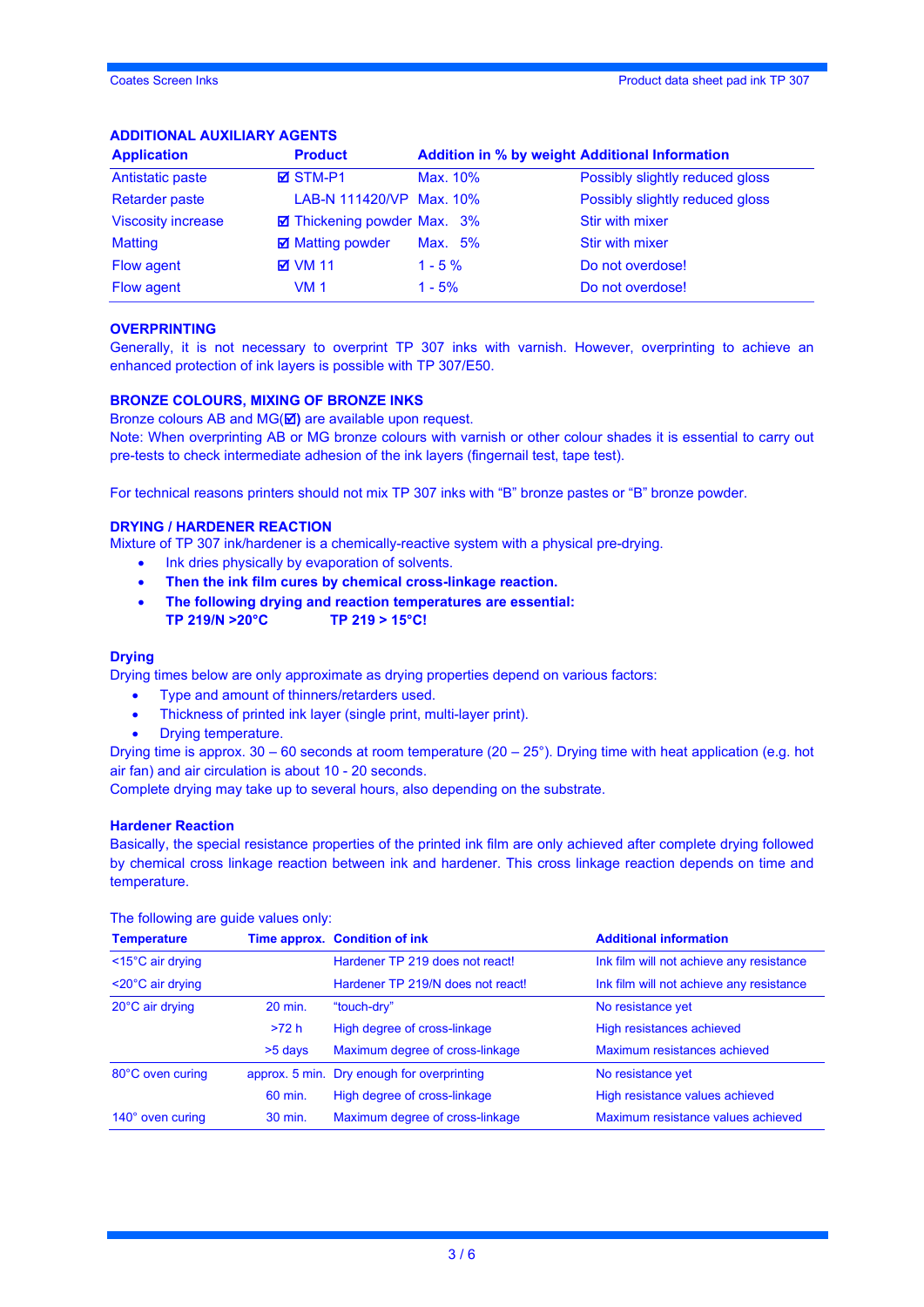#### **Resistance Tests**

Resistances should not be checked before the ink has fully cured/cross-linked: Drying with 20°C/>72 h; 80°C/>60 minutes\* 140°C/30 minutes\* \*After oven curing allow a cooling time (room temperature 20°C) of at least 1h.

#### **CLICHÉ**

All commercial types of clichés (polymer, thin and thick steel, ceramic) are suitable for processing TP 307 inks. Note: Standard shades 17, 50, 51 and 65-HD cannot be used for closed ink systems with a magnet holder as they contain pigments with iron oxide content.

#### **CLEANING**

The longer inks dry on clichés, pots and tools the harder will be their removal due to the chemical cross-linkage reaction. Therefore, always remove ink residues as soon as possible using our universal cleaning agents URS, URS 3 or thinner VD 40.

**Note: When producing prints for end products to be evaluated for compliance with PAH threshold values (e.g. AfPS GS 2014:01 PAH) we recommend to clean with our products Additive C, U, R or VD 60.**

#### **PACK SIZE**

Pad printing inks TP 307 are delivered in 1 litre containers. Other pack sizes are available upon request.

#### **SHELF LIFE**

In closed original containers, TP 307 inks generally have a shelf life of 5 years from date of production. Hardener TP 219/N and TP 219 have a shelf life of 14 months from date of production, also in closed original containers. For exact date of expiry, please refer to the label.

#### **SAFETY DATA SHEETS**

Read safety data sheet prior to processing Safety data sheets comply with Regulation (EC) No. 1907/2006 (REACH), Appendix II.

#### **CLASSIFICATION AND LABELLING**

Hazard classification and labelling comply with Regulation (EC) No. 1272/2008 (CLP/GHS).

#### **CONFORMITY**

Coates Screen Inks GmbH does not use any of the substances or mixtures for the production of printing inks, which are banned according to the EUPIA (European Association of the Printing Inks Industry) exclusion policy. Further compliance confirmations are available upon request. Pad printing inks range TP 307 C-MIX 2000 colour shades, standard shades, highly opaque standard colours (HD), process colours, silver, fluorescent colours and transparent colours comply with the requirements of toy standard "EN 71-3:2019 Safety of toys - Migration of certain elements (category III: scraped off material).

Further compliance confirmations are available upon request.

#### **ADDITIONAL INFORMATION ABOUT OUR PRODUCTS**

| Product data sheets: | <b>Auxiliary Agents for Pad Printing HM</b>                                                    |
|----------------------|------------------------------------------------------------------------------------------------|
| <b>Brochures:</b>    | <b>Pad Printing Inks</b>                                                                       |
| Internet:            | Various technical articles are available for download on www.coates.de.<br>section "SN-Online" |

**FOR COLOUR RANGES, PLEASE REFER TO NEXT PAGE.**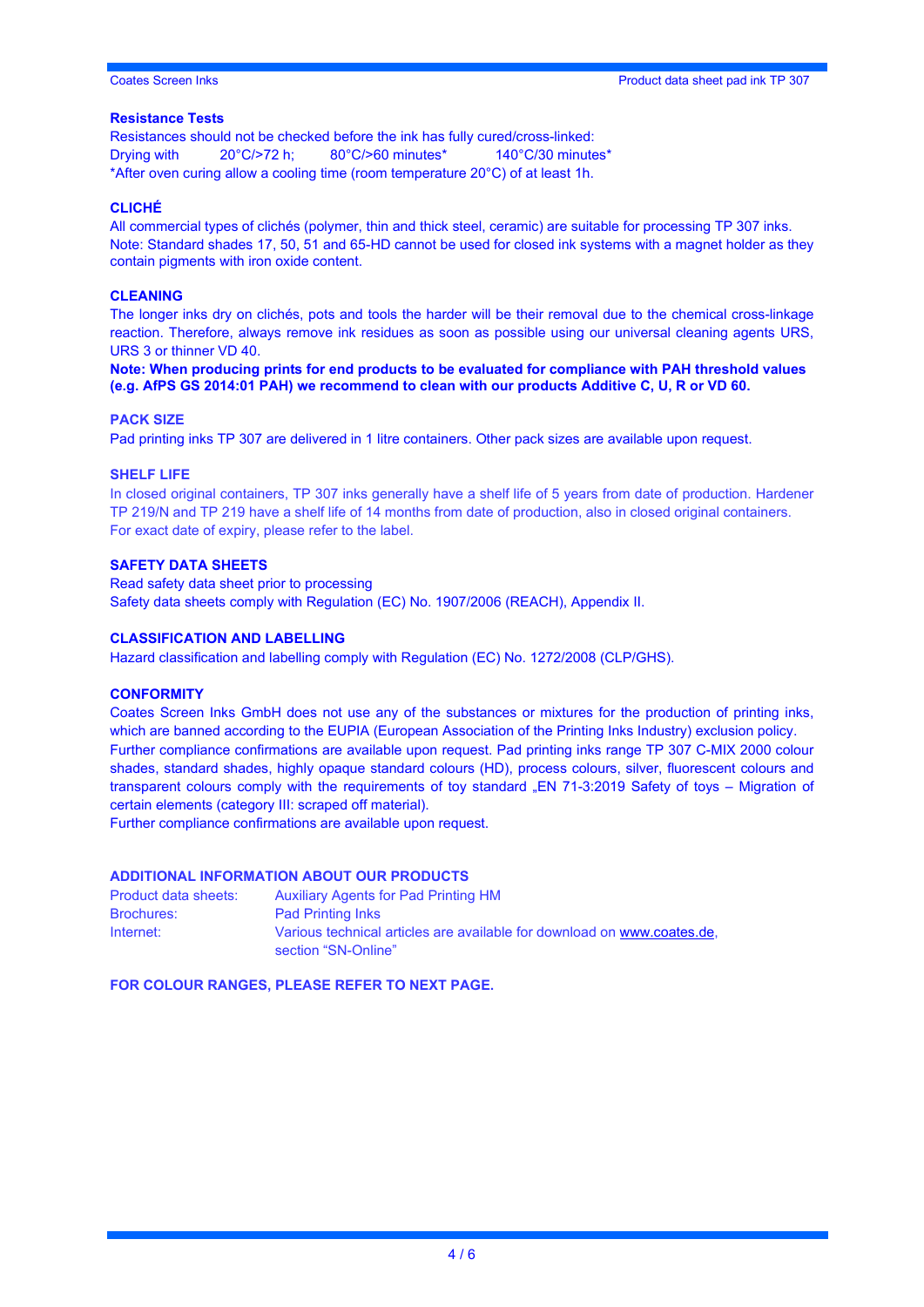#### **COLOUR SHADES**

| <b>C-MIX 2000 BASE COLOUR SHADES</b><br>Mixing system for matching of PMS, HKS, RAL colours (on white substrates)<br>Start formulations available in data base "Formula Management C-MIX 2000"<br><b>According to colour card C-MIX 2000</b> |                     |                        |                                                 |                                |                     |
|----------------------------------------------------------------------------------------------------------------------------------------------------------------------------------------------------------------------------------------------|---------------------|------------------------|-------------------------------------------------|--------------------------------|---------------------|
| primrose                                                                                                                                                                                                                                     | <b>TP 307/Y30</b>   | magenta                | <b>TP 307/M50</b>                               | black,                         | <b>TP 307/N58</b>   |
| golden yellow                                                                                                                                                                                                                                | <b>TP 307/Y50</b>   | violet                 | TP 307/V50                                      | <b>low-grade PAH</b><br>white  | <b>TP 307/W50</b>   |
| orange                                                                                                                                                                                                                                       | TP 307/O50          | blue                   | TP 307/B50                                      | varnish                        | TP 307/E50          |
| scarlet                                                                                                                                                                                                                                      | TP 307/R20          | green                  | TP 307/G50                                      |                                |                     |
| red                                                                                                                                                                                                                                          | TP 307/R50          | black                  | <b>TP 307/N50</b>                               |                                |                     |
| <b>STANDARD Colour Range (medium opacity)</b><br>According to colour card STANDARD 2 for pad printing inks or TP 218/ TP 300<br>Availability of further standard shades upon request                                                         |                     |                        |                                                 |                                |                     |
| citric yellow                                                                                                                                                                                                                                | TP 307/10-NT        | bright red             | TP 307/21-NT                                    | dark blue                      | TP 307/33-NT        |
| medium yellow                                                                                                                                                                                                                                | <b>TP 307/11-NT</b> | carmine red            | <b>TP 307/22-NT</b>                             | white                          | <b>TP 307/60-NT</b> |
| orange                                                                                                                                                                                                                                       | TP 307/15-NT        | light blue             | <b>TP 307/30-NT</b>                             | black                          | <b>TP 307/65-NT</b> |
| light red                                                                                                                                                                                                                                    | TP 307/20-NT        | ultra marine           | TP 307/32-NT                                    | black,<br><b>low-grade PAH</b> | <b>TP 307/68-NT</b> |
| <b>STANDARD Colour Range HD (high opacity)</b><br>According to colour card STANDARD HD or HD-P for pad printing inks<br>Availability of further standard HD shades upon request                                                              |                     |                        |                                                 |                                |                     |
| <b>TP 307/60-HD-NT</b><br>white, highly opaque                                                                                                                                                                                               |                     |                        | black, highly opaque,<br><b>TP 307/68-HD-NT</b> |                                |                     |
| black, highly opaque                                                                                                                                                                                                                         |                     | <b>TP 307/65-HD-NT</b> | <b>low-grade PAH</b>                            |                                |                     |
| <b>4 COLOUR PROCESS INKS (CMYK)</b><br>According to colour card STANDARD 2 for pad printing inks or TP 218/ TP 300 /                                                                                                                         |                     |                        |                                                 |                                |                     |
| <b>Upon request</b>                                                                                                                                                                                                                          |                     |                        |                                                 |                                |                     |
| AB - BRONZE INKS and MG - METAL GLOSS INKS<br><b>According to Bronze Colour Card</b>                                                                                                                                                         |                     |                        |                                                 |                                |                     |
| <b>AB Bronze Inks*</b>                                                                                                                                                                                                                       |                     |                        | <b>MG Metal Gloss Inks</b>                      |                                |                     |
| <b>Upon request</b>                                                                                                                                                                                                                          |                     |                        | <b>Upon request</b>                             |                                |                     |

**\*AB bronze inks contain aromatic solvents.**

**Matching of PMS, RAL, NCS colours and special shades upon request.**

**All above information refers to the colour shades listed in this product data sheet and other standard shades of this pad printing ink range. Information about availability of further standard shades upon request.** 

**In some individual cases the product characteristics of special colour shades and modifications of this ink type manufactured upon customer request may differ from the above properties.**

*The statements in our product and safety data sheets are based on our present experiences, however they are no assurance of product properties and do not justify a contractual legal relationship. We provide these details to inform customers about our products and their possible applications. However, on account of various factors influencing processing of our products it is absolutely essential to carry out printing trials under local production conditions. Choice of individual ink types and their suitability for the intended application is the sole and entire responsibility of the user. We do not assume any liability for any problems of technical or process-related nature. Any liability shall be limited to the value of the goods delivered by us and processed by the user. All former product data sheets are no longer valid. January 2021 - Version B6*

**Coates Screen Inks GmbH Wiederholdplatz 1 90451 Nürnberg Tel.: 0911 6422 0 Fax: 0911 6422 200 [http://www.coates.de](http://www.coates.de/)**